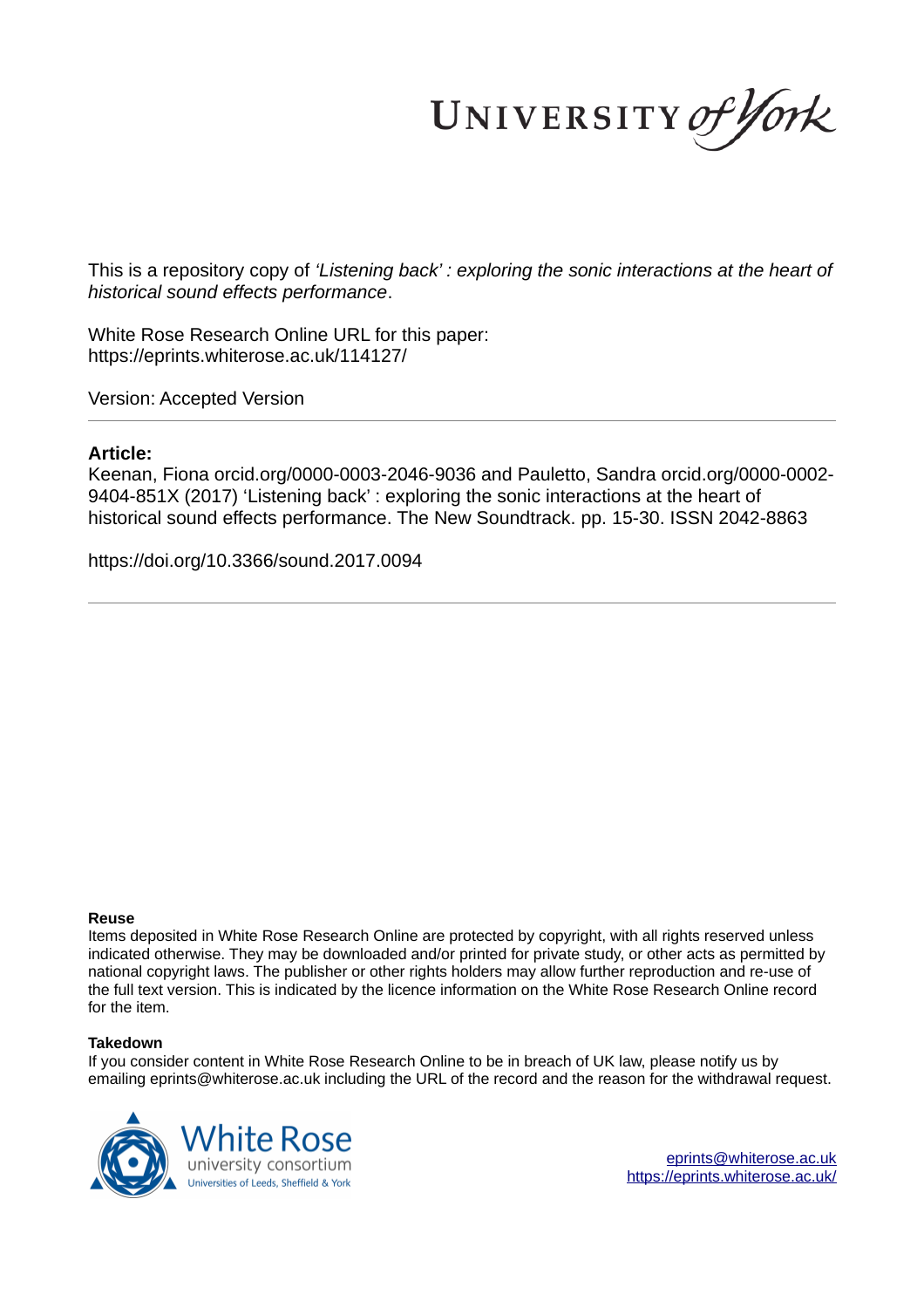# **'LISTENING BACK': EXPLORING THE SONIC INTERACTIONS AT THE HEART OF HISTORICAL SOUND EFFECTS PERFORMANCE**

Fiona Keenan and Sandra Pauletto

#### **KEYWORDS**

sound design, sound perception, sonic interaction design, Foley, sound performance, historical sound effects

#### **ABSTRACT**

The cinematic sound design practice of Foley developed from a rich history of performative sound design through materials, objects and mechanical devices created for theatrical performance, magic lantern shows and silent cinema screenings in the late nineteenth and early twentieth century. Now, as virtual and digital methods become available in film sound design production, it is time to evaluate the contribution of these historical sound design methods through the discipline of Sonic Interaction Design (SID). Exploring the use of everyday objects and sound effects devices in the creation of a soundtrack allows us to 'listen' back and forward simultaneously. Our knowledge of historical sound practice can be updated and new practices can be generated, at the same time deepening our understanding of sound for screen that is performative in nature. This article investigates the interactivity inherent in historical sound effects performance through a case study of a mechanical and digital wind machine reconstruction, and explores its potential to inform new interactive digital methods for sound design.

# **INTRODUCTION: BRINGING HUMAN ACTION TO DIGITAL SOUND**

New digital methods are becoming available for film sound design, with advances in real-time sound synthesis processes making available new possibilities for digital sound creation (Telegraph, 2010) and even the independent performance of sound by computer systems (Dent 2016). New interactive sites for storytelling, such as virtual reality (VR) (Franklin-Wallis,  $2015$ ) are challenging film's fixed media format and raising the possibility of a need for new sound production methods.

Foley practice, however, remains rooted in the cultivation of an experiential, tacit knowledge (Polanyi 1967: 29) about the sonic possibilities of everyday objects and the movements needed to exploit these. At the heart of this art is human perceptual experience, which has been framed as enactive (Varela et al.  $(1992: 149)$  and Noe"  $(2004: 1)$ . The concept of enaction arises from an ecological approach to perception, which frames human actors as active participants in what they perceive, rather than merely passive receivers of visual or sonic information (Gibson 1979). Gibson suggests that by acting in the world, we gain knowledge about our surroundings and the possibilities they offer for further action. Through a process of rehearsal, Foley artists acquire skill in perceiving the affordances of objects (Gibson 1977), and the possibilities they might offer for action and sound. Actions are performed while actively listening to the sound produced, and the sound simultaneously affects the trajectory or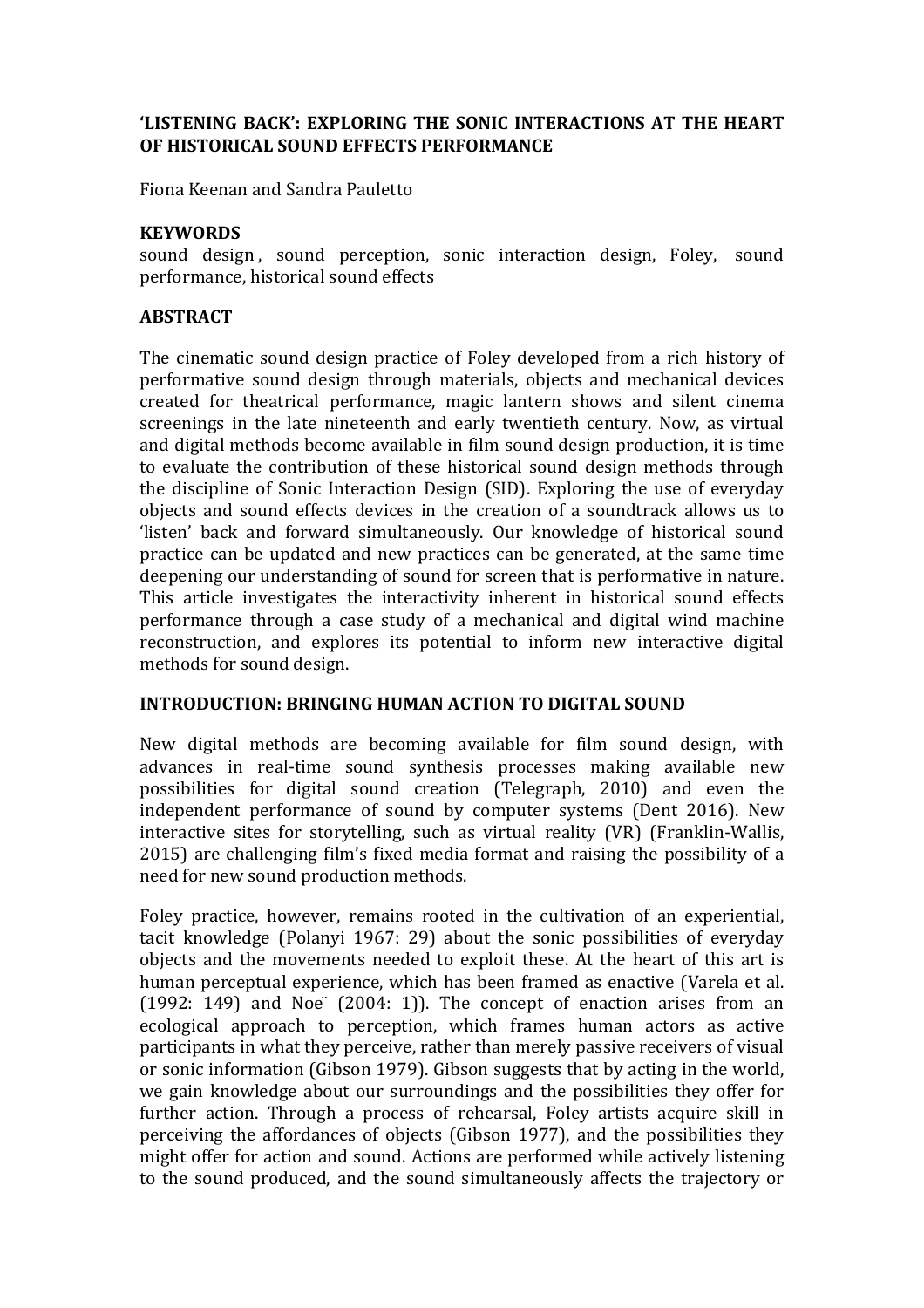intensity of the action performed. This feedback loop of performance, listening and adjustment creates the embodied knowledge about everyday objects at the heart of Foley (Pauletto 2017).

If experienced Foley artists can confidently judge the quality of the feel (Ament  $2009: 14$ ) of their performance to film, can new digital methods offer the same perceptual experience both to the performer and the audience? What do we risk when abandoning the use of everyday objects to make everyday sounds? What do we gain by using interactive digital sound systems as part of performative sound design? We propose that by 'listening' to the craft of sound performance with acoustic materials through history, new solutions can be found and new practices generated to fully connect human action to digital sound production, and make these new digital methods as fluid and intuitive as possible (Dourish 2001: 99). 

# **PERFORMATIVE SOUND: A BRIEF DESIGN HISTORY**

Strategies for the creation and manipulation of sound existed long before the advent of digital media (Curtin 2014: xii), or indeed phonograph or tape recording. Sound design was once an exclusively performance-based practice, involving mechanical devices and carefully selected configurations of acoustic materials. The creative use of sound in theatre dates back to 1 BCE, and its particular 'acoustemology' of weather, battle and animal sounds (Brown 2010: 9) evolved through various different sites of live performance. This evolution gathered pace particularly in the late nineteenth and early twentieth century, when live sound effects performance became a regular feature of not only theatre and opera, but also magic lantern shows (Bottomore 1999: 485), silent film (Curtin  $(2011)$  and Altman  $(2007)$ ), radio (Turnbull 1951) and early sound film (Ament 2009). This time period has been characterised as one of 'sonic modernity' (Curtin 2014: 12) or 'Ensoniment' (Sterne 2003: 2),<sup>1</sup> as sound became separated from music into its own particular area of thought and practice, resulting in an explosion of new ideas and new technologies both to create and reproduce it. It was certainly at this time that the practice of sound effects design and performance was widely publicised and published about (see Vincent  $(1904)$  and Hopkins  $(1913)$  for example), perhaps to defend it, as methods for recording and playing back sounds were becoming more ubiquitous. The inventive and not widely understood nature of the craft is highlighted in regular 'behind the scenes' pieces publicising and promoting forthcoming productions (e.g. the New York Times profile of Lincoln I. Carter's effects (Times 1913)). The skill generated through the practice of designing and building sound effects, and the method of their operation in performance, was usually passed between practitioners through practical training or apprenticeship (Curtin 2011). Later manuals by theatre sound effects designers seem to draw attention to the fact that their craft lacks an authoritative text, and that their effects are now being described after years of personal design and development work (such

 

<sup>1</sup> Curtin's (2014) 'sonic modernity' occurs between 1890 and 1925, while Sterne's (2003) 'Ensoniment' covers the period between 1750 and 1925.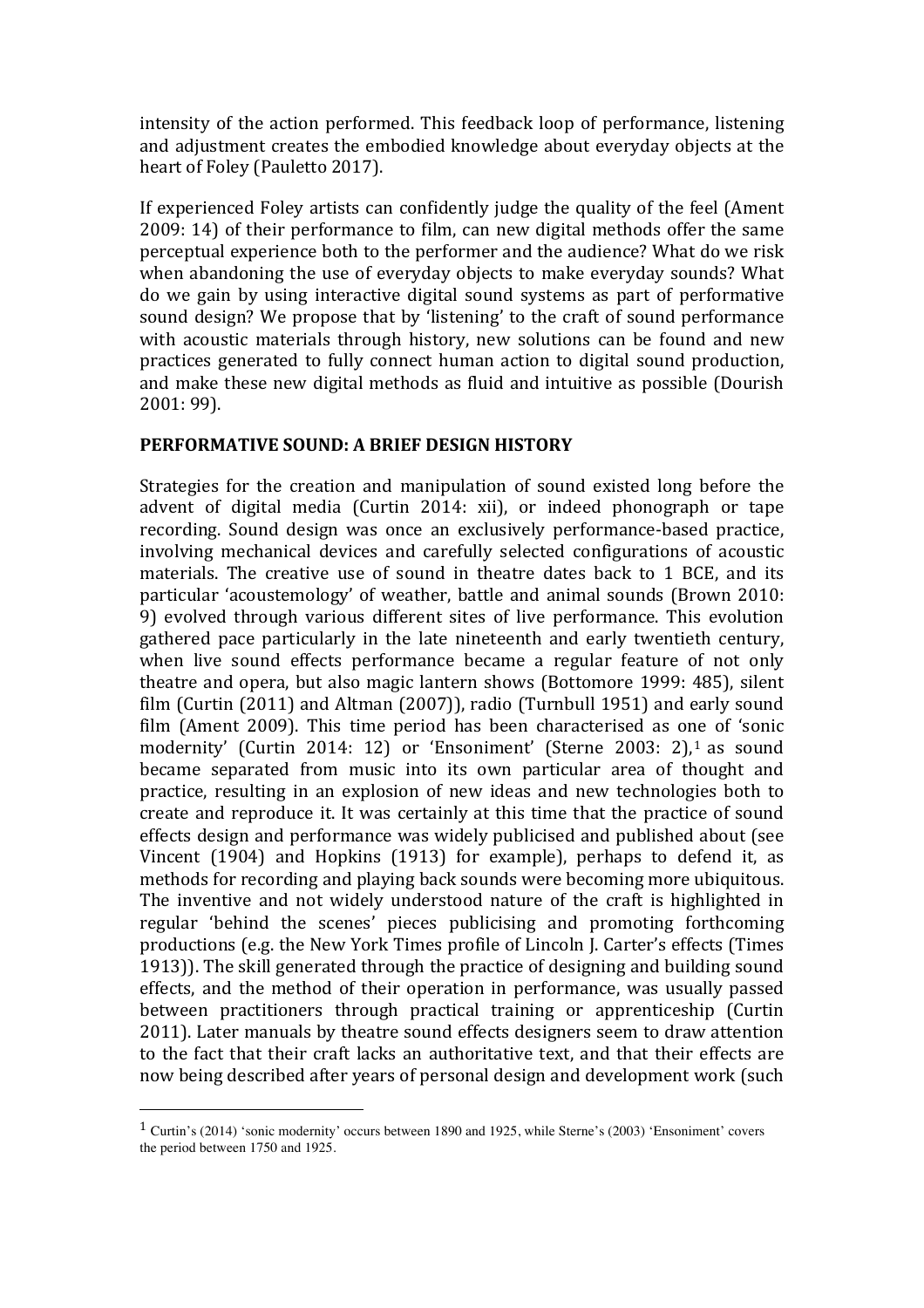as those by Napier (1936), Green (1958) and Rose (1928) for example).

Theatres generally had their sound effects built by in-house carpenters, and they were often tailored to specific performances. Methods for the creation of particular sounds, such as thunder, wind and rain, were well established and their performance often involved the co-ordination of several performers (Napier 1936: 39). With the advent of silent cinema, the craft developed quite differently. This new performance space required only one or two performers (or traps drummers as they became known) to produce all of the sound effects with drums or percussion, usually to accompany a pianist (Altman 2007: 237). As a result, effects equipment began to be commercially manufactured and devices became more compact and portable.

The demands of performing sound for film resulted in the first attempts to create a single apparatus to produce many sounds, such as the Allefex machine at the turn of the twentieth century (Talbot 1914: 141). Devices like this coupled simple gestural control to the creation of many different sounds, adding a mechanical interface to processes that had previously been used directly. In the case of the Allefex, a rotated crank handle could produce gunshot, running water and wind sound effects, amongst others. Sound effects were also built into pianos and organs to create instruments such as the Wurlitzer, placing the full soundtrack into the hands of one performer (Altman 2007: 329).

The live performance of sound effects began to be synchronised to film around 1928, when Jack Foley and his team added footsteps and other sounds to the soundtrack of Show Boat (Pollard 1929) (Ament 2009: 7). The art of live sound performance in synchronisation to film, which was not termed 'Foley' until the 1960s (Wright 2014: 207) developed alongside techniques for close-micing which brought a new focus on the finer details of sound events. The practice used new materials for sound production, such as clothing for movement sounds, and incorporated the use of small everyday objects rather than just specially designed effects equipment. Although some of the mechanical devices and methods from the heyday of performative sound design were still in use in the middle of the twentieth century, they were no longer commercially available and had to be specially made by practitioners once again (Turnbull 1951: 215).

Bringing these diverse sources of information on live sound performance together and examining the different existing production methods for each sound effect, allows us to uncover effective action-sound couplings and allows us to compare different designers' approaches tackling to the same design problem. Sound effects were always the result of an approximation of a natural sound event. For example, rather than exploring the natural process at work behind the sound of the wind, designers approximated the sonic result using a method for creating high-pitched noise through friction, relying on the resulting sound and its perception as evidence of its effectiveness. Particular performer actions could be coupled to different resulting sounds. Rotation, for instance, is linked to the production of wind but also rain and crash sounds. The design problem, for these sound effects designers, appears to always consist of two fundamental questions that still resonate today: how good the resulting sound is in approximating the required sound and how performable the device is.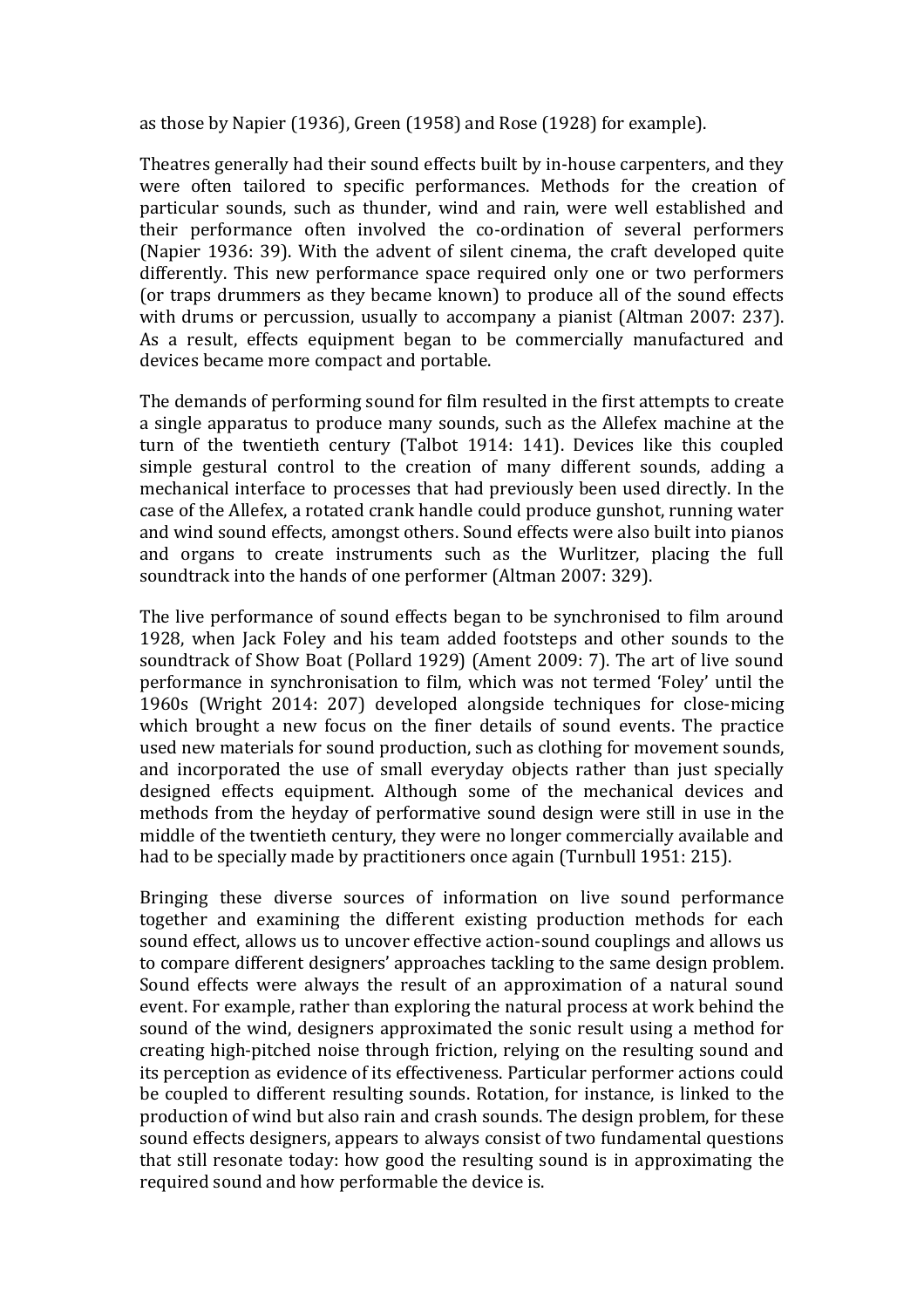When considered as a complete body of work, the art of sound design through live performance represents a rich source of knowledge in the area of acoustic materials, the creation of new sounds with those materials, and the coupling of sounds to particular performer actions. As such, we propose that the design methodology behind historical sound effects is an essential source of knowledge for the discipline of Sonic Interaction Design (SID). SID research attempts to address two main questions: how to study the process of meaning creation with sound, and how to create and evaluate sonic interactions (Pauletto 2013). Central to this work is the creation and use of new digital sounding objects, which are physics-based synthesis models recreating everyday actions, materials and their resulting sounds (breaking a wood stick, or crushing a shell, for example) (Rocchesso et al. 2003). We are particularly interested in the design of physical objects that afford the user a particular hand action, and provide reliable sonic feedback, when interacting with a digital sounding object. We consider sound effects devices in the acoustic domain as interactive sounding objects, as they are operated with everyday actions and recreate everyday sounds.

Sonic feedback should 'connect a user's touch, movement, and audition' (Franinović and Serafin 2013: x). This involves the use of continuous sonic and tactile information; allowing a user to control a resulting sound through movement, while simultaneously getting sonic information back about the result of their own movements. Franinović (2013: 21) has defined the self-produced sound created in an interaction with a sounding object as enactive sound. She suggests that designers should tackle the problem of enactive sound design, and create sound always considering how it enhances multi-sensory experience, simultaneously influences each movement the user makes in an interaction, responds directly and continuously to a user's movement, and engages their willed action – that is, make them aware of the sonic interaction so that they can acquire new bodily knowledge. If we consider a Foley performance of rustling paper through the manipulation of a newspaper in front of a microphone, the sound produced is clearly enactive in the same way. Assuming we could capture the essence of this simple interaction in some way and fully recreate it in the digital realm, the sound might bind to other modalities to create new meanings – something Collins (2013: 39) calls a kinesonic synchresis, welding bodily action to the synchresis (Chion 2009: 492) of the visual and auditory to place sound at the heart of embodied interaction.

Bodily action in sound performance is also a relevant research area in the design and development of intuitive and expressive digital musical instruments (DMIs). Like digital sounding objects, they involve interactions with sound, but are more broadly defined as control interfaces used with digital sound generators or processors, rather than just physics-based synthesis models, in performance (Miranda and Wanderley 2006: 1). The act of music-making has itself been defined as enactive (Hayes 2015) and multimodal, and the design of humancomputer interfaces sensitive to the needs of performing musicians (Emmerson 2000: 209) has raised some interesting challenges. Widely available humancomputer interfaces, such as joysticks, were originally designed to minimise effort on the part of the user, and so do not present constraints to be overcome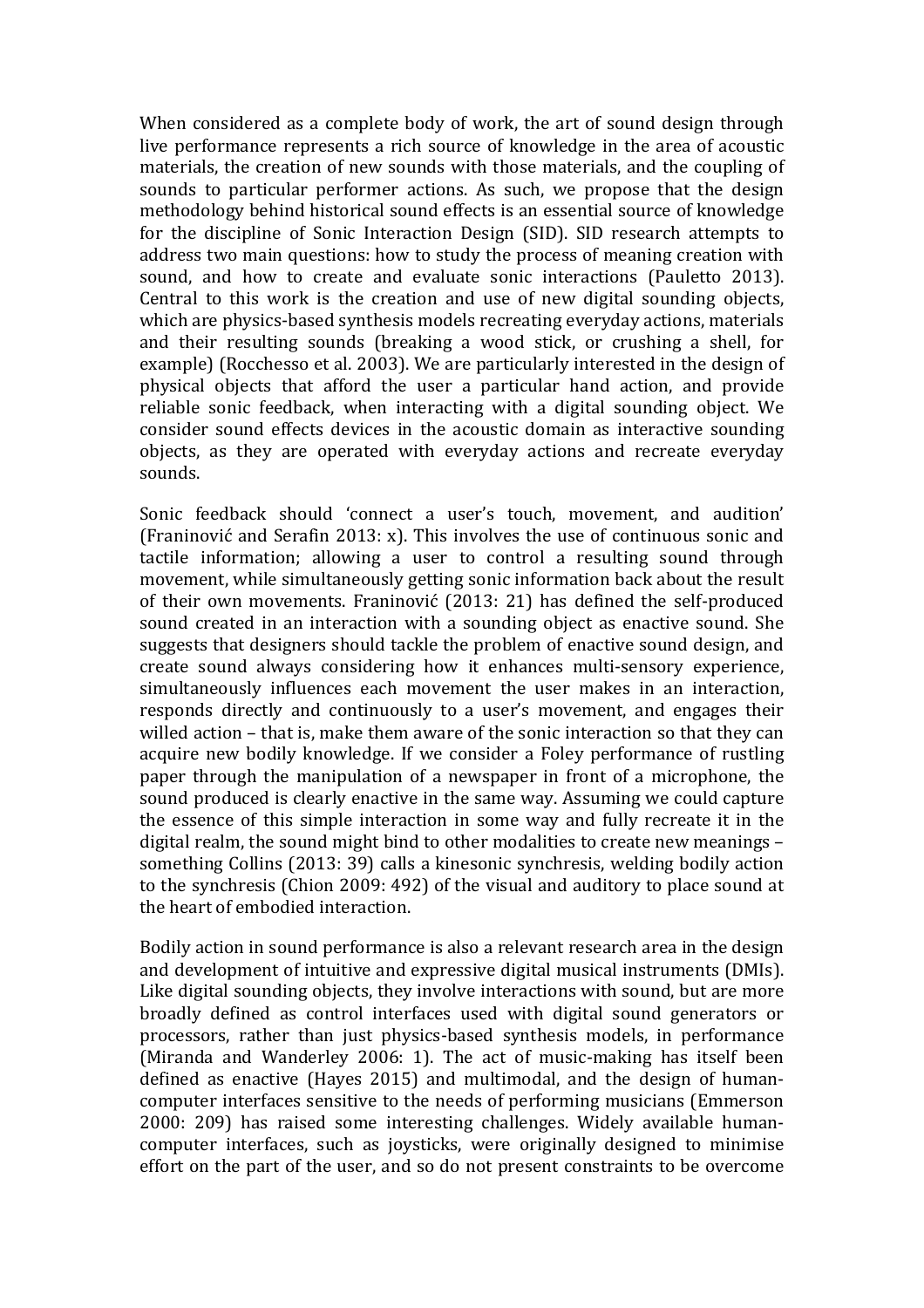such as weight, roughness or stiffness – a stark contrast when compared with the properties of acoustic musical instruments. The need for a digital musical instrument to require effort on the part of the performer to make their interaction more meaningful (Ryan 1991: 6) has resulted in new design strategies, including augmentation with haptic technology to provide force feedback (Hayes 2013), and the exploration of complex and more meaningful mappings of control signals to the software system ((Hunt and Kirk 2000), (Rovan et al. 1997) and (Levitin et al. 2002)).

The construction of a digital 'sounding object' or a digital musical instrument presents a key design problem to researchers. How do we link human action to a resulting sound in a meaningful way? How can we offer the same possibilities for articulation of sounds in the digital realm that are available in the acoustic realm? How do we close the gap between simple actions and complex sounds in the digital world? Can digital sounding objects be as rich, intuitive and direct as non-digital sounding objects? We propose that this kind of problem has already been solved, in several instances, in the acoustic domain, by the designers of historical sound effects, particularly in the case of mechanical devices which weld a simple performance gesture to a complex sonic result in a natural actionsound coupling (Jensenius 2007).

While textual sources have revealed some useful knowledge, they may not be sufficient when examining the multisensory history of the design of sound effects objects and their use. Examining a specific object (Cross 2006: 26), or remaking a design (Elliott et al. 2012: 124), may be particularly useful in uncovering tacit knowledge accumulated as part of the design process. Through such making, sounds can be heard and materials can be touched and manipulated. Similar work has been undertaken in this area with Luigi Russolo's intonarumori family of early twentieth century noise intoners. Serafin and De Götzen (2009) studied the workings of the original devices and recreated them as a digital controller connected to a physics-based synthesis engine preserving the same action-sound coupling of the original instrument in a digital sounding object. Our own case study aims to use this method to uncover the tacit knowledge behind a particular historical sound effect design  $-$  a wind machine, which we study as an early interactive sounding object to uncover its potential as a model for new digital sounding objects.

# **INTERACTION IN THE ACOUSTIC DOMAIN: A CASE STUDY OF A WIND MACHINE**

A wind machine consists of a wooden slatted cylinder mounted on a central axle, rotated by means of a crank handle. As the cylinder rotates, it rubs against a piece of cloth encompassing it. The friction of the wooden slats against the cloth produces a wind-like sound. A wind machine is particularly interesting to study given that it involves the coupling of a continuous action to a continuous sound, and it is operated through a gesture of rotation, which is a familiar paradigm to users of audio equipment for performance. As part of this investigation into the wind machine sound production and operation in performance, a fully acoustic version of the wind machine was built on the basis of existing designs which are described on a number of sources.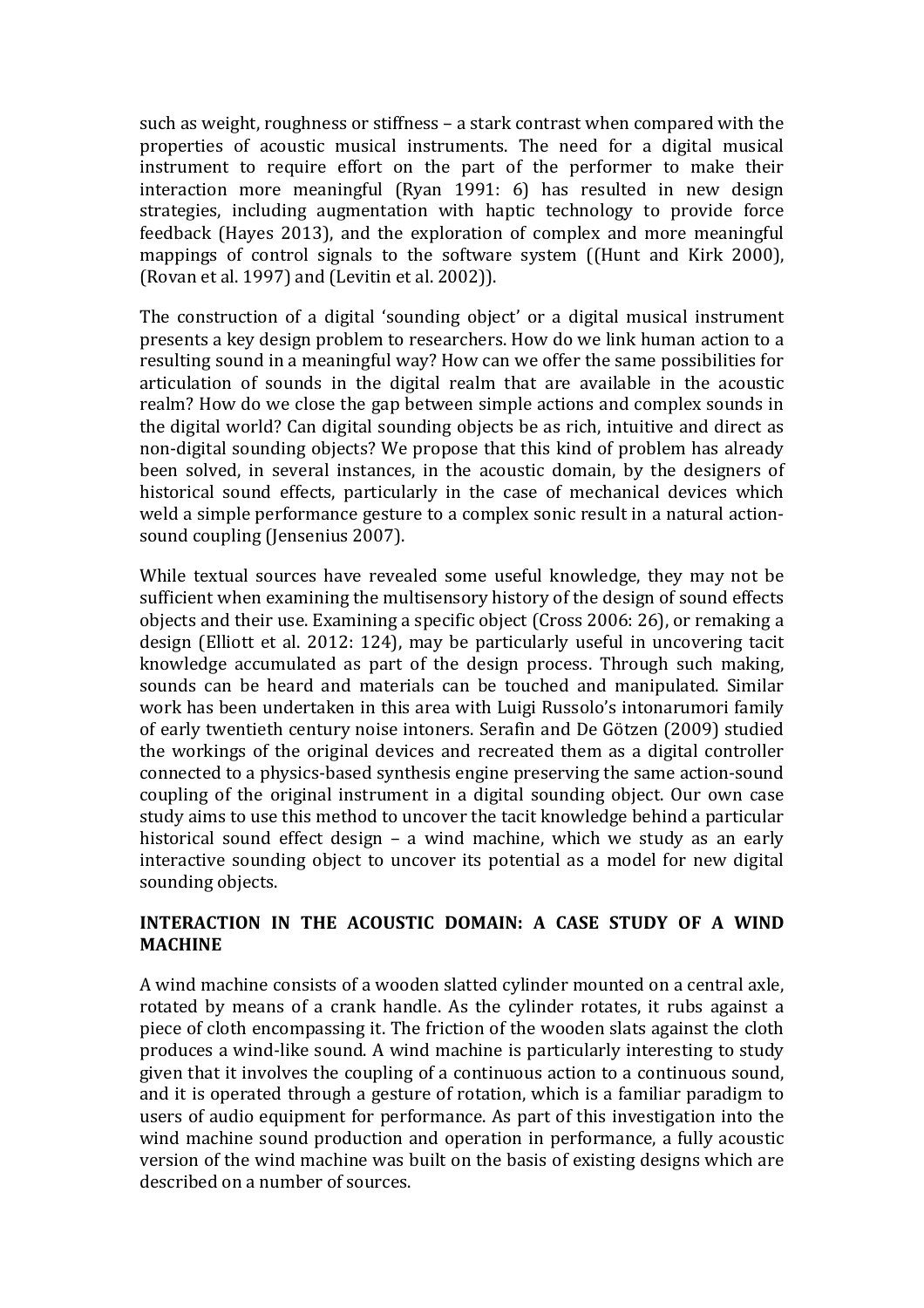The earliest published mention of the wind machine can be found in Jean-Pierre Moynet's (1873) L'Envers du Theatre:

Machines to imitate sounds of wind are of several kind. Most often used is this one. A very solid frame supports the axle of a cylinder placed on two bearings. The cylinder is constructed by placing side-by-side assembled sections, each cut to make a section of a circle and surmounted by projecting slats very similar to the teeth of a geared wheel. This forms projections on the exterior surface of the cylinder. There are ordinarily fifteen or twenty of these strips arranged on the apparatus. A strong silk fabric is fitted on the framework over the cylinder. Some small bolts clamp the free end of the fabric, allowing it to be stretched to desired tautness. When, by means of a crank handle, a revolving motion is imparted to the cylinder, the rubbing of the silk on the projecting strips produces a continuous swishing that imitates in a realistic manner the blowing wind sweeping into chimneys or passages. (Moynet et al. 1976: 135)

This method of creating a wind sound is consistently reported by practitioners, sometimes with reference to Moynet himself or the fact that it was originally a 'French' method. The wind machine design became a commercially manufactured device for a short time at the turn of the twentieth century (Yerkes 1911), and was still in use years later, despite the increased use of recorded sounds for performances. In his 1936 publication Noises Off: A Handbook of Sound Effects, Frank Napier advises his reader to use the instrument and learn to play it well rather than risking the obvious and ludicrous repetition of a recording of real wind throughout a show (Napier 1936: 50). The wind machine also continues to inspire the sound design for contemporary productions, including Ben Burtt's recent work on Wall-e (Stanton 2008).

The core principle behind the wind machine design, the creation of friction between a cloth and a rotating wooden cylinder, remains consistent across many historical examples. However, each version we have found has been slightly altered during construction according to the needs of the individual practitioner. A continual process of adaptation is at work, meaning that there are in fact as many different implementations of the design as there are examples:

E. M. Laumann considered stage wind in Paris theatres in the 1890s 'a sharp whistle without variations' so he made some improvements. First, he released one end of the silk; still dissatisfied, he coated the silk with rosin and attached its loose end to a board which the operator held with his foot. By varying the tension in the fabric, this improved 'windmachine' produced 'sounds, sharp or soft, such as those produced by real wind.

(Culver 1981: 110 discussing Laumann's (1897) La Machinerie au The<sup>^</sup> atre)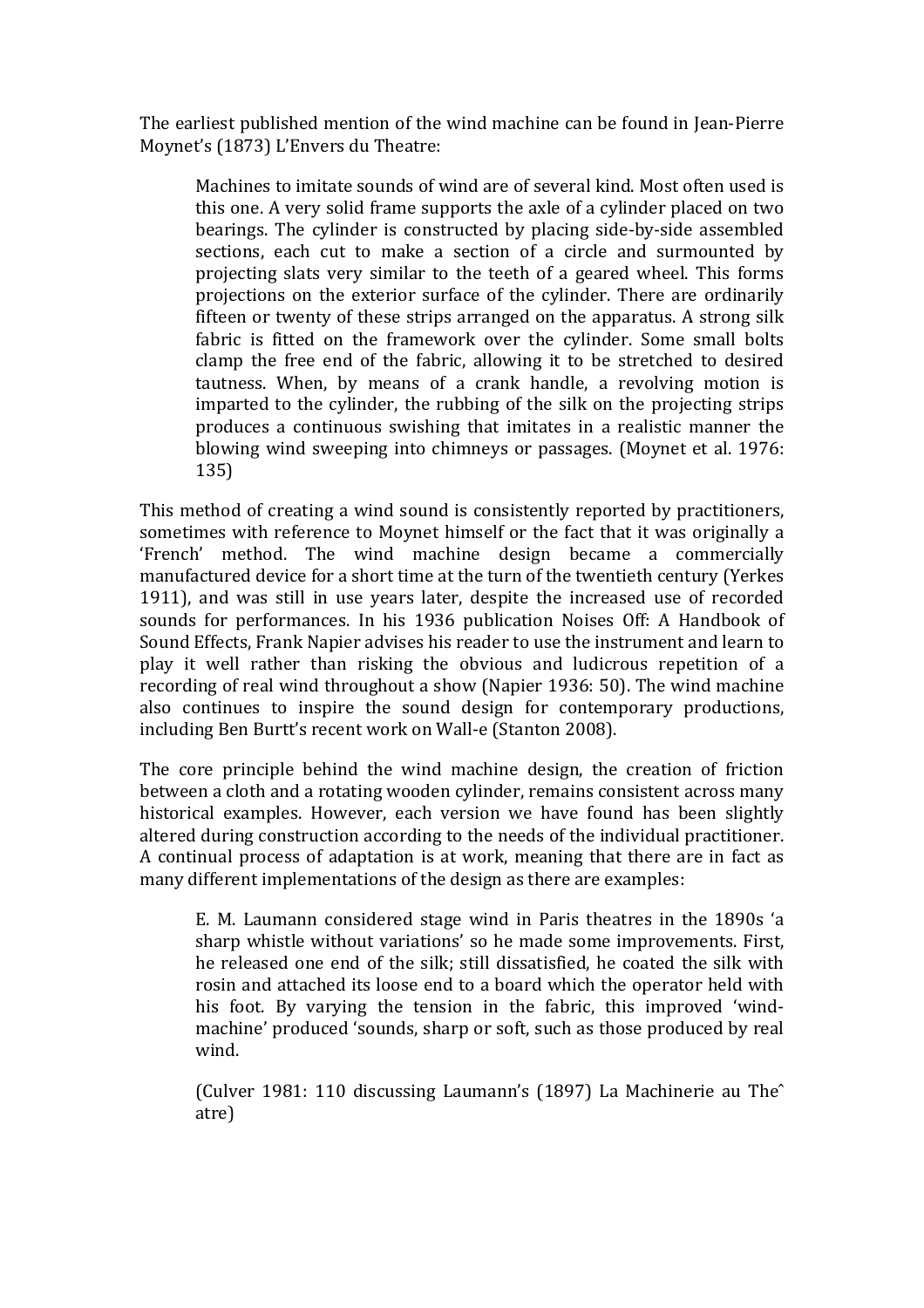Mindful of the original design process of performative sound design practitioners, we chose four particular historical theatre wind machine designs by Moynet (1976: 135), Browne (1913: 50), Leverton (1936: 50) and Napier (1936: 51), and used their observations and advice to inform the construction of our own wind machine, so that we could evaluate it as an interactive sounding object (Keenan 2016). The construction of our wind machine (see Fig. 1) has revealed information about the significance of the choices made by designers, the kind of cloth and the smoothness of the wooden slats having a real effect on the resulting sound, for example.

The wind machine is simple to operate and its crank handle affords an obvious action (rotation) for the user. Performance using the wind machine gives a rich multimodal experience. The user experiences tactile (touch) and haptic (vibratory) feedback from the wind machine, as sound vibrates through the handle and can be felt in the hand during the performance. The machine is handbuilt and therefore has a slightly imperfect coupling between the handle and the axle. Micro-movements sometimes give the sensation of 'wobble' in the hand during performance. The feel of the wooden handle and metal crank also contribute to the sensation. There is a requirement for the performer to 'do work,' by overcoming inertia and building momentum through the rotation, which changes the experience of force and weight over time. Our machine enforces a standing position on the performer, and engages the hand, arm and shoulder in the rotational gesture.

The wind machine gives reliable sonic feedback in performance. Sound is tightly coupled to the performer's action, and begins when the rotation begins. The sound source is positioned close to the performer and propagates from them rather than towards them from a loudspeaker. The machine produces a familiar everyday sound, which is recognisable as wind-like. There is the potential to develop expertise in playing; the machine can sound very repetitive and machine-like with regular rotational movement, but subtle shifts in the speed of the gesture create a continuously variable and natural wind, which is quite convincing to listen to, even as recorded audio. The wind machine also provides visual feedback to the performer, as the movement of the handle directly couples to the movement of the cylinder against the cloth, which can be seen during performance. The cloth can also be seen moving in response to the rubbing force of the slats.

# THE WIND MACHINE AS A DIGITAL SOUNDING OBIECT

To preserve the tactile experience of performance with the acoustic wind machine while creating a digital version, we installed an Inertial Measurement Unit (IMU) sensor near its axle to generate data from the rotational movement. The IMU transmits angular orientation, acceleration and velocity in real time via a wireless transmitter and Arduino prototyping board to a computer running the MaxMSP software.

A digital synthesis engine was created in the visual programming environment, MaxMSP, using the Sound Designer's Toolkit (SDT) (Monache et al. 2010), a physics-based suite of objects for modelling interactions between objects in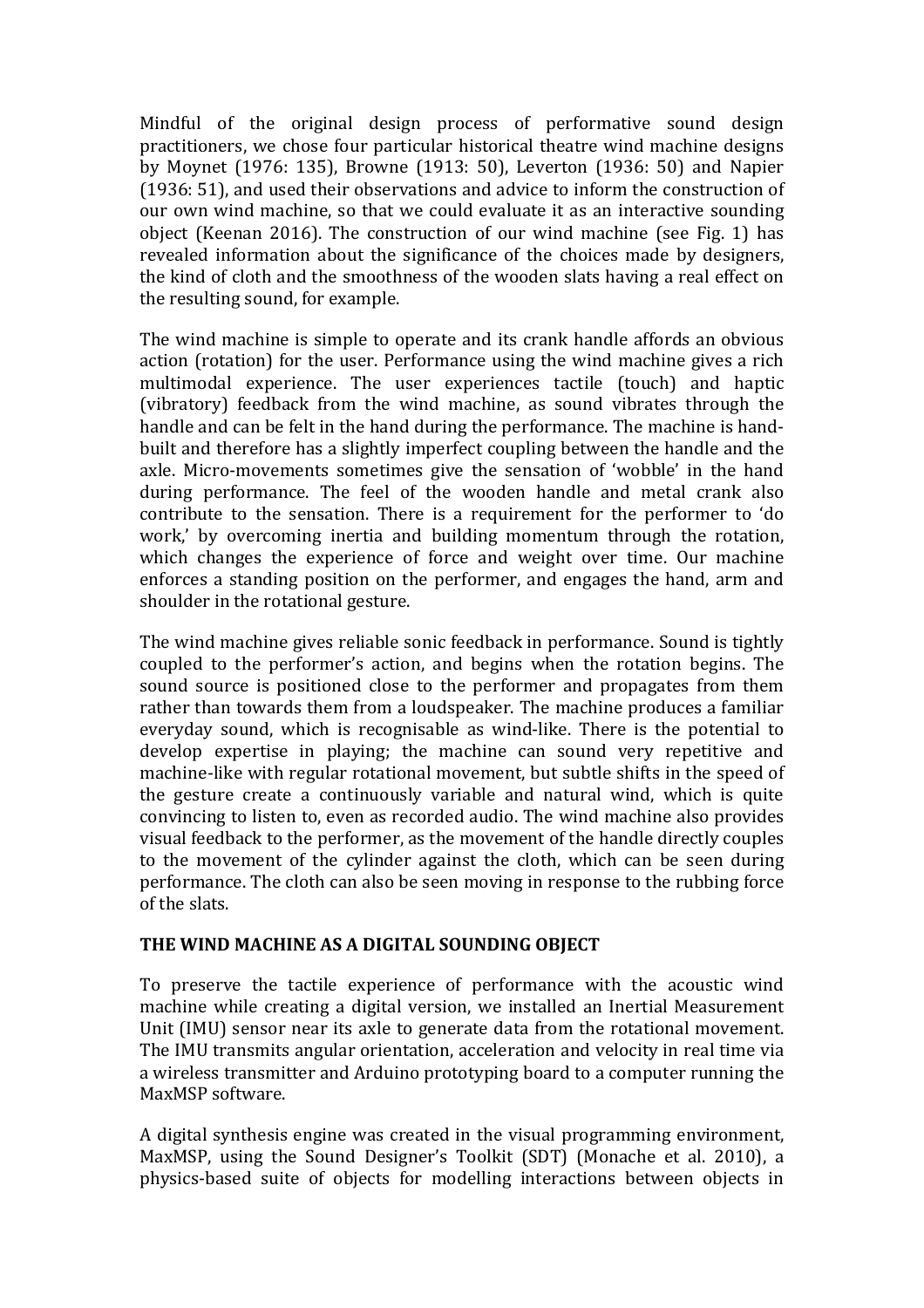contact. We used the friction model available in the SDT for the digital wind machine. To emulate the machine's sound production, individual digital 'slats' were programmed to make sound when their acoustic counterparts made contact with the cloth. At any moment in time only seven slats of the total twelve are in contact with the cloth and contribute to the sound production. This was modelled by tracking the orientation data representing one slat, and positioning the others several degrees out of phase with the main data stream to represent the position of each slat in the cylinder. This preserves the workings of the acoustic machine in the digital domain. Transferring the irregular placement of the wooden slats to the software in this way also means the model can be adjusted to imitate other, differently scaled, wind machines. The acoustic and digital sounds can now be recorded simultaneously, facilitating a full examination of the same gesture performed with both systems.

Following an initial acoustical analysis and comparison of the acoustic and digital wind machines (Keenan and Pauletto 2016), the synthesis engine has provided promising results so far. The digital friction model produces a convincing wind sound in real-time performance, and work is currently ongoing to refine the synthesis engine and bring it closer to the acoustic sound to facilitate user testing of the acoustic and digital systems in an experimental setting.

A parallel piece of work mapped the digital synthesis engine to a simple digital crank controller based around a rotary encoder and Arduino (see Fig. 1). Tracking the orientation of this crank handle allows the digital synthesis engine to be activated in much the same way as it is with the IMU sensor data, however the digital crank controller offers quite a different sensory experience. During performance, sound does not vibrate through the crank handle, although the handle is metal rather than plastic, and the rotary encoder and Arduino are encased in a metal enclosure. Some micro-movements are present in the handle due to an imperfect coupling between it and the shaft of the rotary encoder, but the same sensation of 'wobble' from the acoustic machine is not present in the hand. There is no experience of inertia, momentum, force or weight. The handle is light, and given its size it completes a full rotation much more quickly than the wooden machine. Due to its size and portability the controller does not enforce a standing posture on the performer, as it can be freely positioned (lap, tabletop, tripod, handheld, etc.) and engage the hand and arm in a variety of sizes of rotational gesture. However, if it is placed on a tabletop and operated from a standing position, it can engage the hand, arm and shoulder fully in the rotational gesture much like the acoustic wind machine.

The digital crank offers reliable sonic feedback, as sound is tightly coupled to the performer's action, and begins when the rotation begins. This is dependent though on how effective the mapping of the rotary encoder movement is to the digital synthesis engine. The machine produces a familiar everyday sound, which is recognisable as wind-like. There is the potential to develop expertise in playing, but sonic responses to subtle shifts in the speed of the rotational gesture are also dependent on the quality of the mapping between the rotary encoder and the digital synthesis engine. In terms of visual feedback, the movement of the handle can be seen during performance, but there is no visual representation of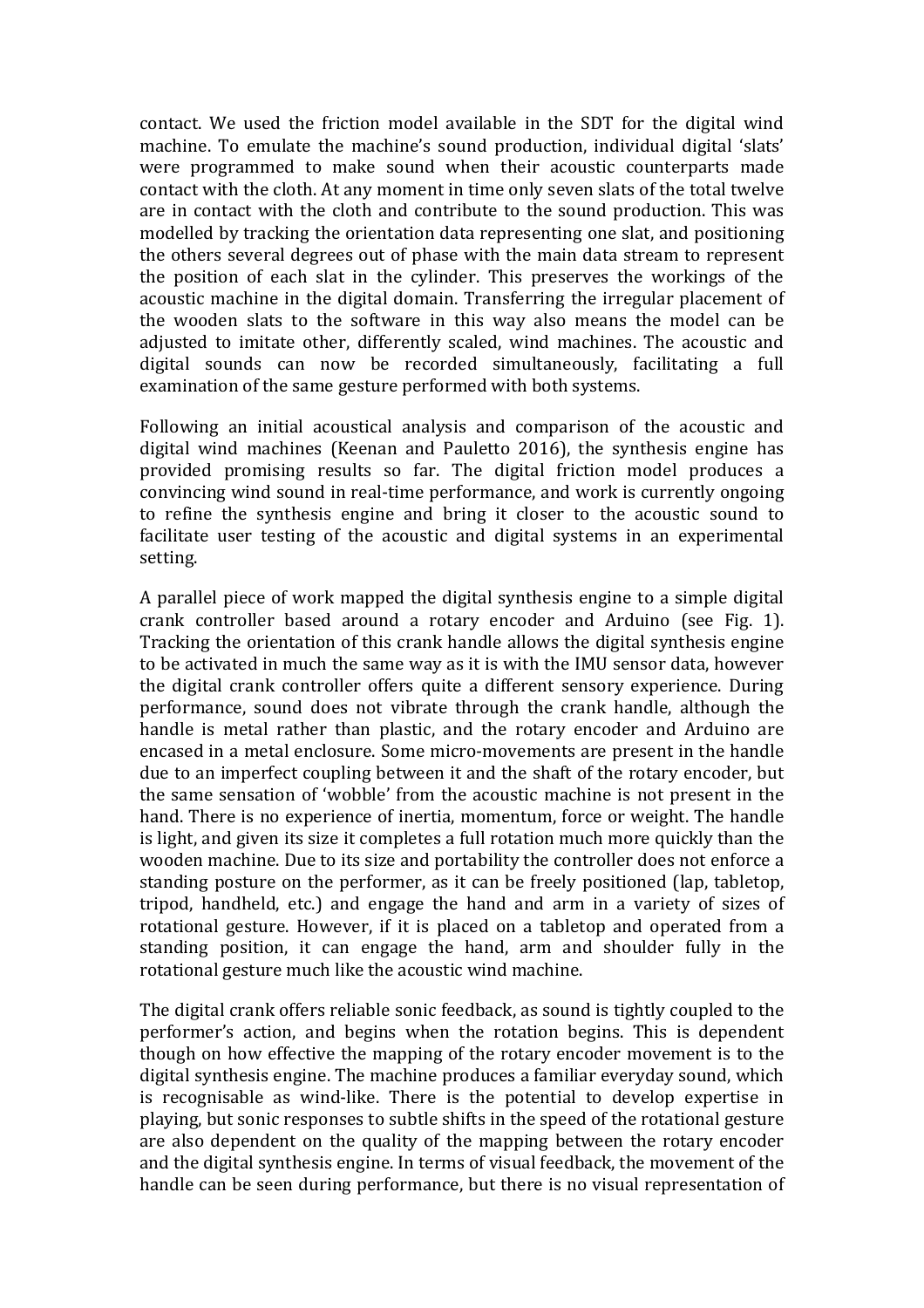the movement of the virtual slats against their cloth. There is no visual representation of the movement of the virtual cloth in response to the force of the slats, which would need to be provided by the computer.

Despite the less rich feedback in several modalities when compared with the fully acoustic system, the coupling of a gesture of rotation to a continuous windlike sound is robust, and has the potential to feel rich, intuitive and direct even as an entirely digital performance. The experience of performing a wind sound with the acoustic wind machine gives a much more natural 'feel' by comparison, however. There is clearly a space between these two methods of performing a wind sound that requires further investigation.

What is significant about this case study is that we have a fully working acoustic wind machine available to us, and are starting from a new initial point. Rather than creating new mappings between digital sounds and controllers and then subjecting them to testing in an experimental setting, action and sound are already intuitively coupled together by means of a simple wheel-and-axle machine. This allows for a full examination of the sonic interaction in the acoustic and digital domain, and may allow us to discover which modality (touch, audition, movement) is most significant in how the action-sound coupling is perceived. Methodologies from digital musical instrument (DMI) design which facilitate a more fully embodied interaction such as the use of resistance (Bennett et al. 2007) could potentially be investigated as a way to bring the experience of performance with the digital crank and synthesis engine closer to that of the acoustic wind machine as part of this work.

In order to examine fully what the wind machine affords the user in performance, it is useful to compare it to other available methods for creating a wind sound. From our historical research, we have found that practitioners were aware of methods to create a wind-like sound through friction by rubbing a piece of cloth or paper against a surface (Fitzgerald  $1881: 62$ ); the wind machine is in fact an early performance interface which mechanises the friction in a complex way while still controlling it with a simple gesture. This puts a more complex sound into the hands of the performer, an early solution to a design problem. We can now frame methods for the live performance of a wind sound as a succession of stages that begin with the simplest modes of interaction with handheld materials and end with the use of sensors to generate data from free hand movements, charting the space from the most physical and tactile to the most 'virtual,' when the performer's hands themselves become digital controllers, and there is no experience of physical manipulation of an object or controller. We define this conceptual space of 'sounds in hand' in the context of our work as follows (see Figure 1).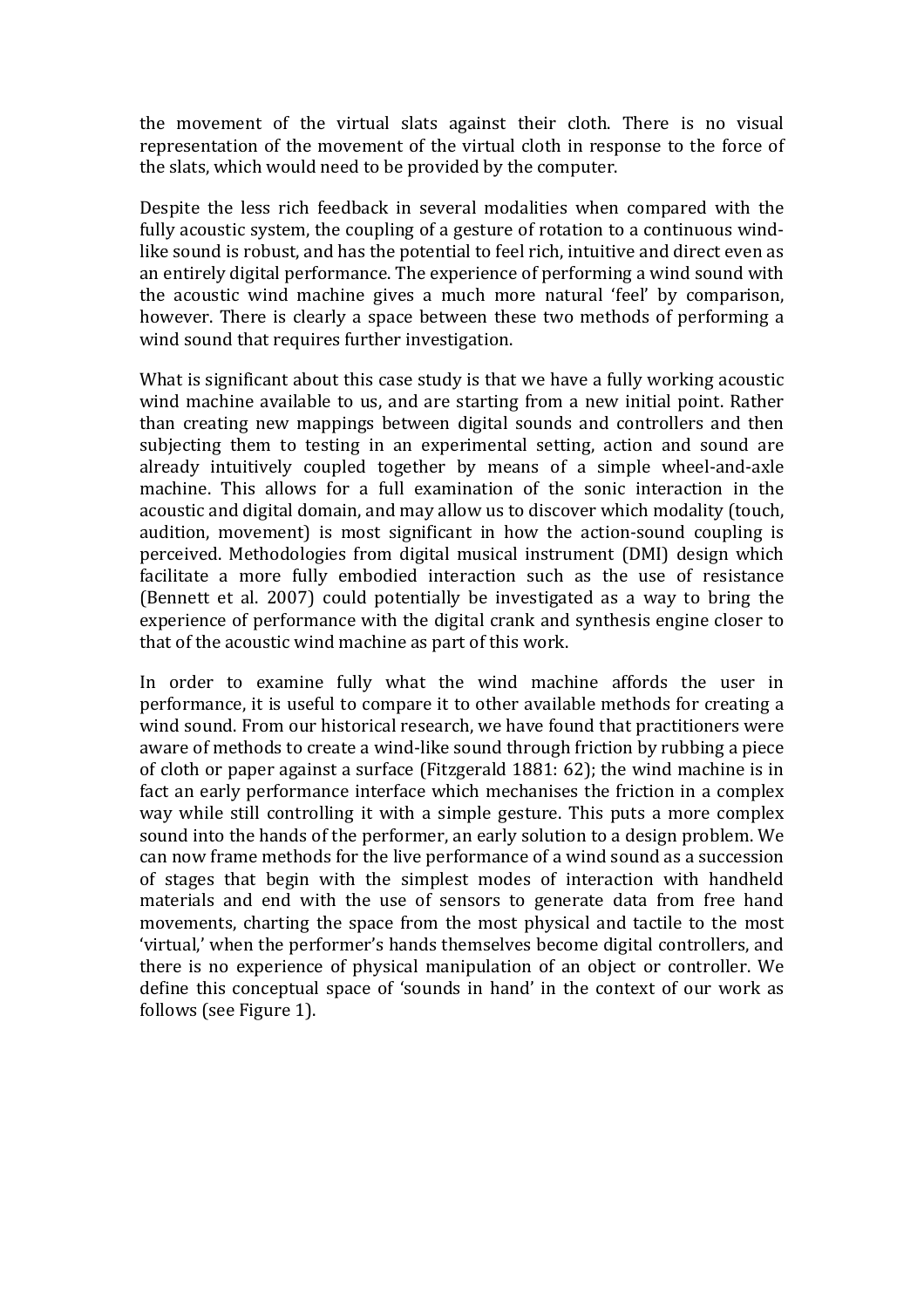

Figure 1: Putting the control of a wind-like sound into the hands of the performer. 

- 1. A wind-like sound is created through friction by rubbing paper directly against a surface. The experience of sound creation is intuitive and direct, with multimodal feedback in performance.
- 2. This process is mechanised as an acoustic wind machine, and sound is created through a gesture of rotation, which creates friction between a wooden slatted cylinder and a rough cloth. The experience of sound creation is intuitive and direct, again with multimodal feedback in performance.
- 3. The wind machine is fitted with a sensor and used as an acoustic controller, and its motion drives data to a digital synthesis engine modelling its sound. The experience of sound creation is intuitive and direct, but relies on the mapping of sensor data to the digital domain to create the weld between the performer's action and resulting sound.
- 4. A small crank handle drives a rotary encoder, which plays the same digital synthesis engine to create a wind-like sound. The experience of sound creation is intuitive, but not as rich as the acoustic wind machine due to the relatively smooth and weightless rotation of the crank handle, which requires less effort from the performer. Augmentation of the crank controller, with a vibration motor for example, could potentially close this gap.
- 5. The digital synthesis engine is controlled with an audio controller with rotary encoders operated by the fingers. The gesture of rotation has become very small and subtle, and the possibilities for complex sound creation may be limited due to the range of movement this hand position is capable of, in comparison with the experience of rotating a crank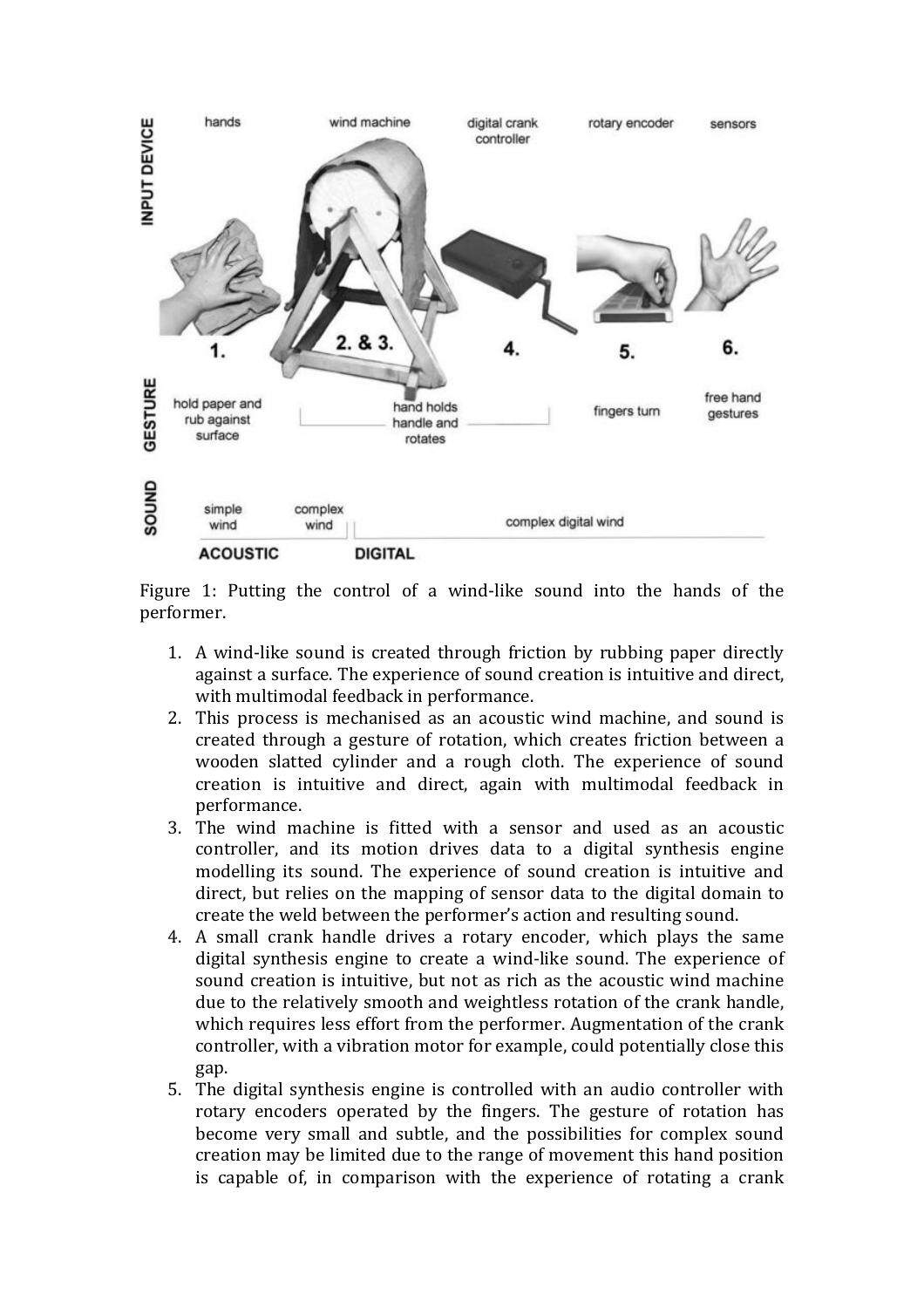handle. 

6. Free hand gestures, captured as data from sensors, control the synthesis engine. The experience of sound creation may not be intuitive, as the performer is unable to rely on the limitations of their own hand movements to establish the sonic parameters, and may require more rehearsal to 'play' the digital wind machine with this method.

Charting this journey from the physical to the virtual highlights the fact that the acoustic wind machine is not merely a sound effect device, but can also be considered as an early control interface. It represents the solution to a design problem, that of creating a complex wind sound capable of being controlled by one performer, the next iteration of a process that began with one pair of hands rubbing paper against a surface. The experience of performing with the wind machine, although introducing a handle into the process of friction generation, nevertheless allows the performer to hold the sound 'in hand' and experience a direct coupling between action and sound. At first glance, the gesture of rotation may seem repetitive, but as we have outlined this allows for subtle changes in speed that produce complexity in the resulting sound.

The action-sound coupling contained in the wind machine makes explicit that the sound of wind itself offers a sonic affordance and suggests a gesture of rotation to the user (Altavilla et al. 2013). Other continuous sounds created in the digital domain may similarly afford a gesture of rotation.

The difference between the acoustic wind machine and digital crank as controllers for the digital synthesis engine reveals the impact that the physical attributes of a device affording a gesture of rotation can have on a performance. It also suggests that a mechanical paradigm may prove to be an interesting methodology for mapping actions to sounds in the digital domain, as it replicates the causal link between gesture and sound in an intuitive manner for the performer (i.e. a continuous sound makes sense when performing a gesture of rotation). The use of simple gestures, such as rotation, as activating gestures for more complex virtual 'mechanisms' to control of digital sounds may make the affordances of those sounds more explicit, and their performance feel as rich, intuitive and direct as the manipulation of everyday objects.

# **CONCLUSION: 'GRASPING' THE DIGITAL**

We have been investigating the space between these systems of sound performance in an attempt to define and close the gap between the physical and digital. We propose that the perceptual space between acoustic and digital control of sound production should be more fully investigated, and that historical sound effects devices can facilitate this, allowing the importance of each modality (touch, auditory and movement) in the interaction to be examined. Neither sound nor action should be privileged in the design of new digital sounding objects. Instead, we should start from an action-and-sound point of view at the prototyping stage in order to work within the possibilities of bodily gestures and sonic results in a meaningful way. The use of existing mechanical paradigms, or machines, that extend the body's capability to produce sound in an intuitive manner should be further explored, particularly in the case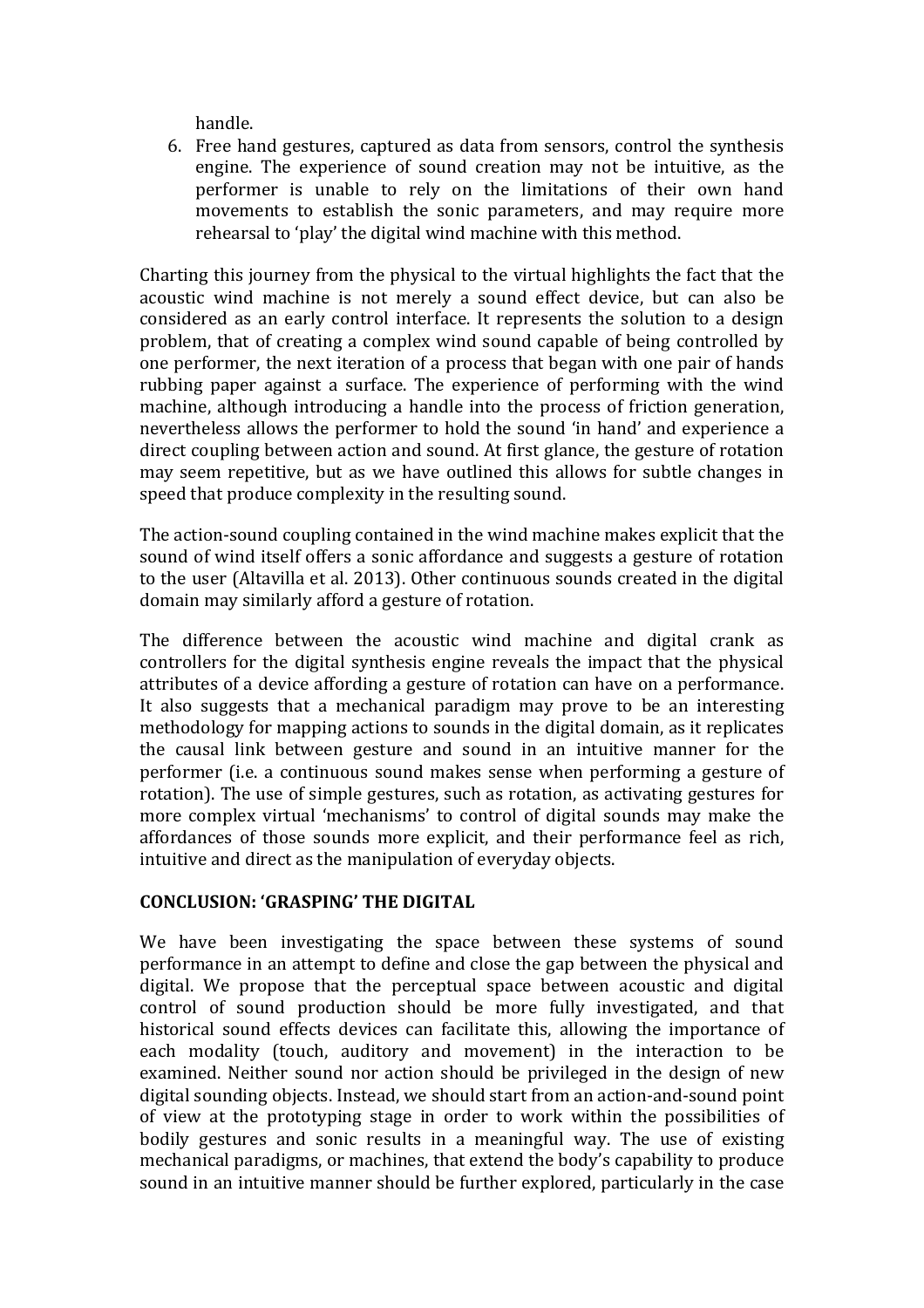of the control of physical modelling synthesis. They make explicit some of the gestures afforded by certain sounds and this can be used in the creation of digital sounding objects for the same sounds. In the digital domain and through the use of physics-based synthesis models, new realisations of the sound effects machinery of the past and new interactions between materials are possible, thereby creating new possibilities for sounds. Simple gestures for the direct control of complex digital sound generation and processing have the advantage in that it is relatively easy to produce a convincing sound while still making space available for complex performances. We propose that a renewed focus on the kind of embodied performance inherent in the art of Foley in the domain of digital sound for film, and an understanding of how the affordances of digital sounds can be made explicit, will ultimately lead to the creation of new sounds and new methods of sound creation.

We have introduced the rich history of the design and performance of sound with acoustic materials and everyday objects as a useful source of knowledge for the creation of new sonic interactions and digital sounding objects, particularly in the case of early mechanical interfaces which couple a simple gesture to a complex sound. Through the discipline of Sonic Interaction Design (SID), we have presented a case study of one such device, a wind machine, and described ongoing work to calibrate a physics-based digital synthesis engine that models its workings. We have evaluated the potential of this work to inform new interactive methods for sound design and performance. We propose that this methodology has the potential to make explicit the affordances of the digital domain, and inform new interactive digital methods for sound design.

#### **ACKNOWLEDGEMENTS**

This research is supported by the Arts and Humanities Research Council (AHRC) through the White Rose College of the Arts and Humanities (WRoCAH) Doctoral Training Partnership.

# **SOURCES**

Altavilla, Alessandro, Baptiste Caramiaux, & Atau Tanaka (2013), 'Towards Gestural Sonic Affordances', Proceedings of the International Conference on New Interfaces for Musical Expression, Daejeon, Korea, pp. 61-64.

Altman, Rick (2007), Silent Film Sound, New York: Columbia University Press.

Ament, Vanessa Theme (2009), The Foley Grail: The Art of Performing Sound for Film, Games, and Animation, Abingdon, UK: CRC Press.

Bennett, Peter, Nicholas Ward, S'ile O'Modhrain & Pedro Rebelo (2007), 'DAMPER: A Platform for Effortful Interface Development', Proceedings of the International Conference on New Interfaces for Musical Expression, ACM, pp. 273–276.

Bottomore, Stephen (1999), 'An International Survey of Sound Effects in Early Cinema', Film History, pp. 485-498.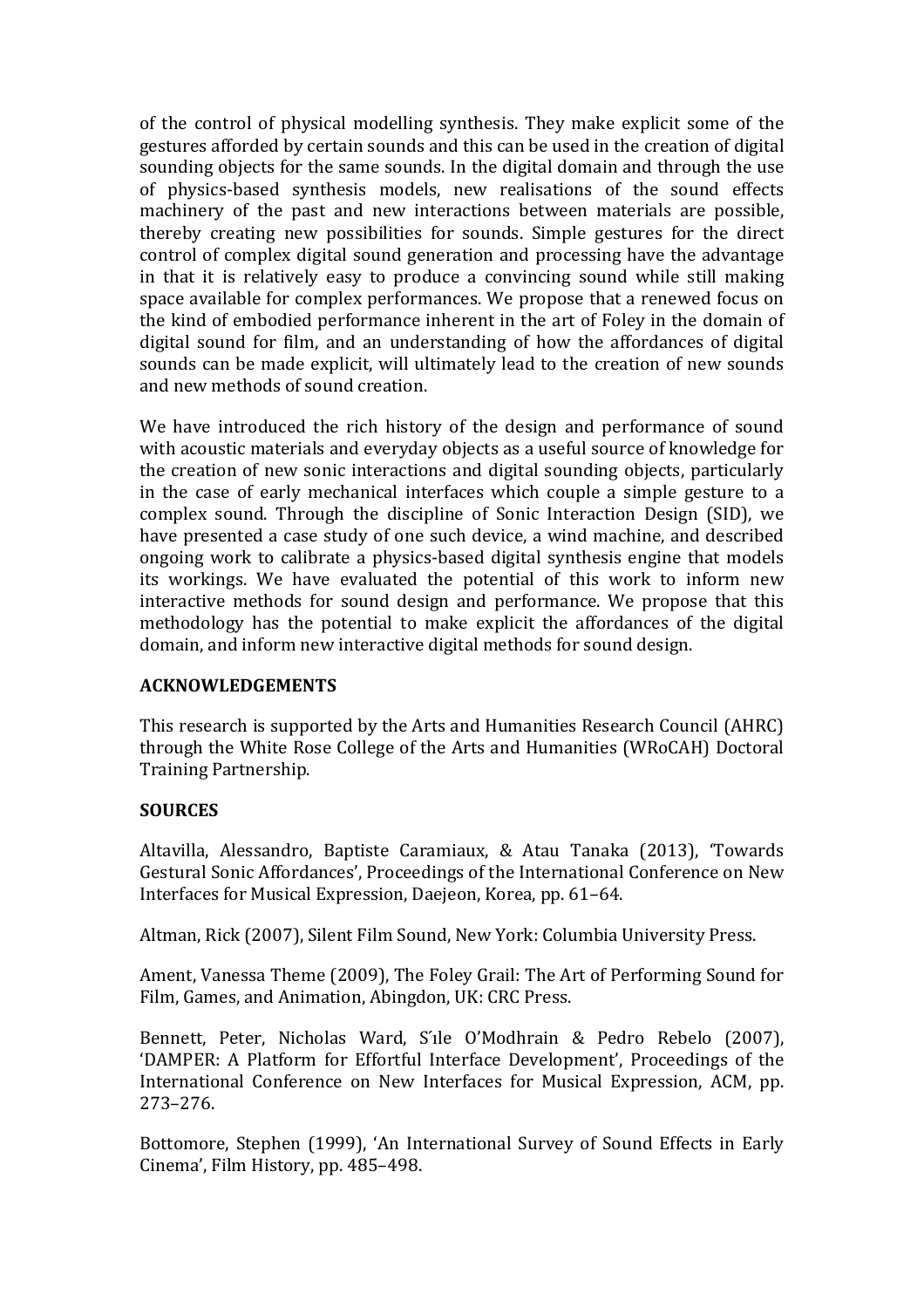Brown, Ross (2010), Sound: A Reader in Theatre Practice, Basingstoke, UK: Palgrave Macmillan. 

Browne, Van Dyke (1913), Secrets of Scene Painting and Stage Effects, London: Routledge.

Chion, Michel (2009), Film: A Sound Art, translated by Claudia Gorbman, New York: Columbia University Press.

Collins, Karen (2013), Playing with Sound: A Theory of Interacting with Sound and Music in Video Games, Cambridge, US: MIT Press.

Cross, Nigel (2006), Designerly Ways of Knowing, London: Springer.

Culver, Max Keith (1981), A History of Theatre Sound Effect Devices to 1927, University of Illinois at Urbana-Champaign, US.

Curtin, Adrian (2011), 'Noises On: Sights and Sites of Sound in Apollinaire's The Breasts of Tiresias', in Roesner, David P. & Lynne Kendrick (eds.), Theatre Noise: The Sound of Performance, Newcastle, UK: Cambridge Scholars Publishing, pp. 124–138. 

Curtin, Adrian (2014), Avant-garde Theatre Sound: Staging Sonic Modernity, New York: Palgrave Macmillan.

Dent, Steve (2016), 'Machines Can Generate Sound Effects that Fool Humans', engadget [Online], Available: https://www.engadget.com/ 2016/06/13/machines-can-generate-sound-effects-that-fool-humans/ (Accessed 01/08/2016).

Dourish, Paul (2001), Where the Action Is: The Foundations of Embodied Interaction, Cambridge, US: MIT Press.

Elliott, Devon, Robert Macdougall & William J. Turkel (2012), 'New Old Things: Fabrication, Physical Computing, and Experiment in Historical Practice', Canadian Journal of Communication, 37.

Emmerson, Simon (2000), 'Losing Touch?' The Human Performer and Electronics', in Emmerson, Simon (ed.), Music, Electronic Media and Culture, London: Ashgate Publishing, pp. 194–216.

Fitzgerald, Percy Hetherington (1881), The World Behind the Scenes, London: Chatto and Windus.

Franinović, Karmen, (2013), Amplifying Actions-Towards Enactive Sound Design, Plymouth, UK: University of Plymouth.

Franinović, Karmen & Stefania Serafin (2013), Sonic Interaction Design, Cambridge, US: MIT Press.

Franklin-Wallis, Oliver  $(2015)$ , '5 VR films that will change the way you see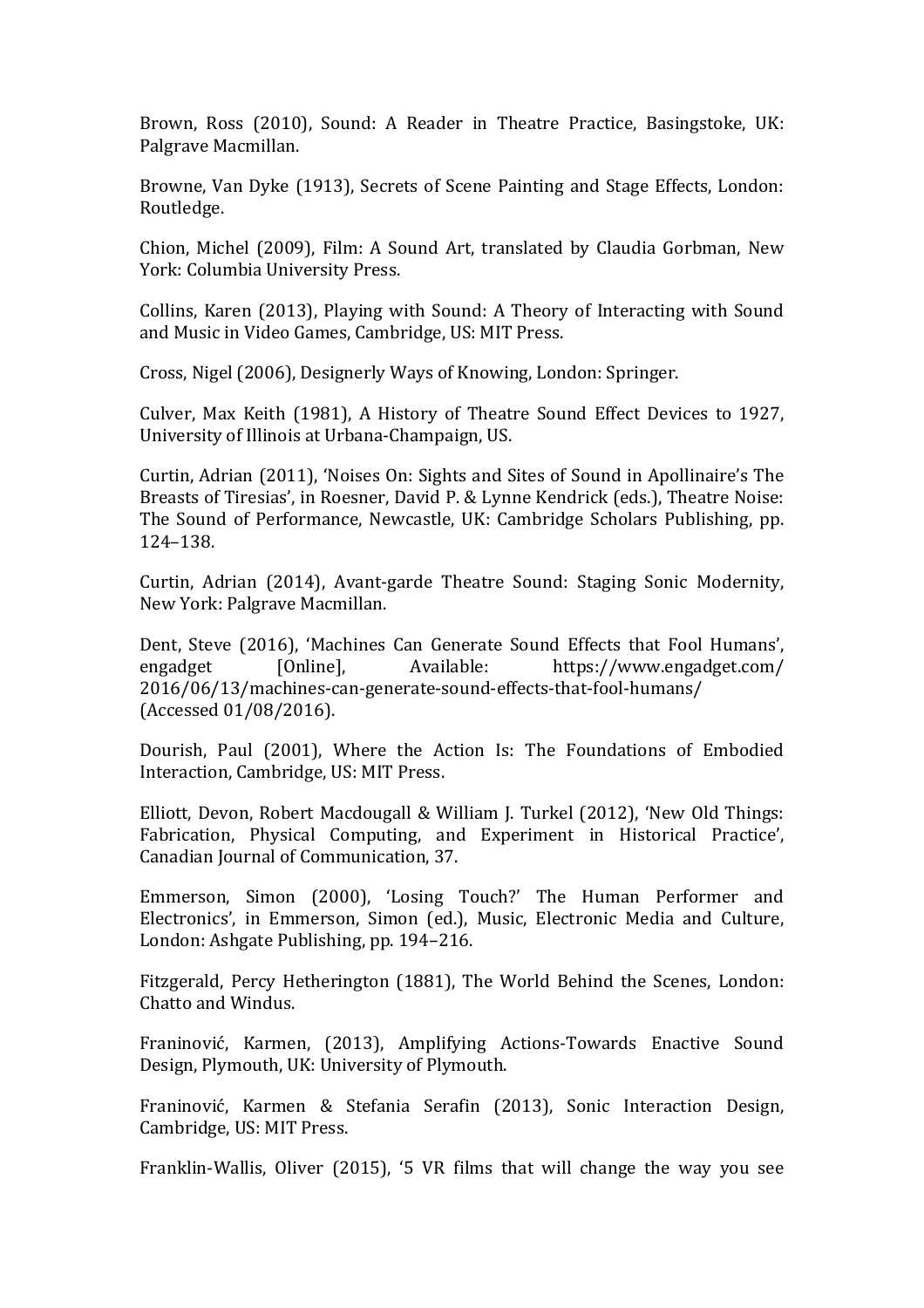cinema', Wired [Online], Available: http://www.wired.co.uk/ article/bestvirtual-reality-films (Accessed 01/08/2016).

Gibson, James J. (1977), 'The Theory of Affordances', in Shaw, Robert. E. & John Bransford (eds.), Perceiving, Acting and Knowing: Towards an Ecological Psychology, New Jersey: Lawrence Erlbaum Associates.

Gibson, James J. (1979), The Ecological Approach to Visual Perception, East Sussex, UK: Psychology Press.

Green, Michael (1958), Stage Noises and Effects, London: Herbert Jenkins.

Hayes, Lauren (2013), 'Haptic Augmentation of the Hybrid Piano', Contemporary Music Review, 32, pp. 499–509.

Hayes, Lauren (2015), 'Enacting Musical Worlds: Common Approaches to using NIMEs within Performance and Person-Centred Arts Practices', Proceedings of the International Conference on New Interfaces for Musical Expression, 31st May – 3rd June Baton Rouge, Louisiana, USA, pp. 299–302.

Hopkins, Albert A. (1913), 'The Elements on the Stage', Scientific American, US.

Hunt, Andy & Ross Kirk (2000), 'Mapping Strategies for Musical Performance', Trends in Gestural Control of Music, Paris: IRCAM, pp. 231-258.

Jensenius, Alexander Refsum (2007), Action-Sound: Developing Methods and Tools to Study Music-Related Body Movement, University of Oslo.

Keenan, Fiona (2016), 'A Theatre Wind Machine as Interactive Sounding Object', Doctoral Colloquium, International Conference on Live Interfaces (ICLI), University of Sussex.

Keenan, Fiona & Sandra Pauletto (2016), 'An Acoustic Wind Machine and its Digital Counterpart: Initial Audio Analysis and Comparison', Interactive Audio Systems Symposium (IASS), University of York, York, UK.

Leverton, Garrett Hasty (1936), The Production of Later Nineteenth Century American Drama: A Basis for Teaching, New York: Columbia University, Teacher's College.

Levitin, Daniel J., Stephen McAdams & Robert L. Adams (2002), 'Control Parameters for Musical Instruments: A Foundation for New Mappings of Gesture to Sound', Organised Sound, 7, pp. 171–189.

Miranda, Eduardo Reck & Marcelo M. Wanderley (2006), New Digital Musical Instruments: Control and Interaction Beyond the Keyboard, Wisconsin, US: AR Editions, Inc.

Monache, Stefano Delle, Pietro Polotti & Davide Rocchesso (2010), 'A Toolkit for Explorations in Sonic Interaction Design', Proceedings of the 5th Audio Mostly Conference: A Conference on Interaction with Sound, ACM, pp. 7-13.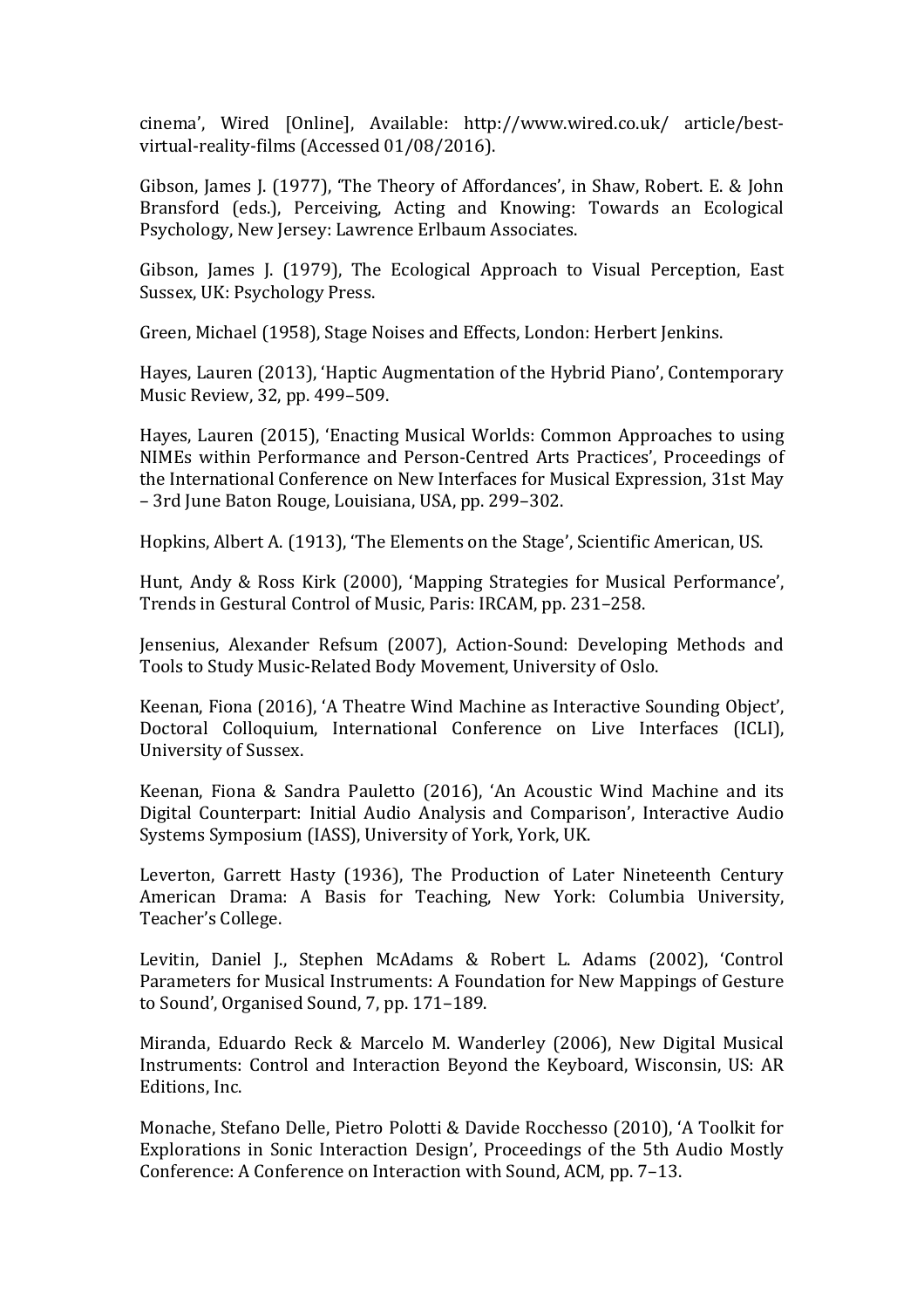Moynet, J., Allan S. Jackson & M. Glen Wilson (1976), French Theatrical Production in the Nineteenth Century: "L'Envers du The' atre" by M.J. Moynet, 1873, State University of New York: Max Reinhardt Foundation with the Center for Modern Theatre Research.

Napier, Frank (1936), Noises Off: A Handbook of Sound Effects, London: JG Miller.

New York Times (1913), 'Inventor Tells the Secret of Amazing Stage Effects: Lincoln J. Carter Chats About the Great Advance Made Since His First Scenic Marvel, Which Was a Train of Canvas Cars, and Discloses How Clever Illusions are Obtained', New York Times, 9 November 1913.

Noë, Alva (2004), Action in Perception, Cambridge, US: MIT Press.

Pauletto, Sandra (2013), 'Film and Theatre-Based Approaches for Sonic Interaction Design', Digital Creativity, 25, pp. 15–26.

Pauletto, Sandra (2017), 'The Voice Delivers the Threats. Foley Delivers the Punch: Embodied Knowledge in Foley Artistry', in Mera, Miguel, Ron Sadoff & Benjamin Winters (eds.), The Routledge Companion to Screen Music and Sound (In Press), London: Routledge.

Polanyi, Michael (1967), The Tacit Dimension, Chicago: University of Chicago Press. 

Pollard, Harry A. (1929), Show Boat, film, USA: Universal Pictures.

Rocchesso, Davide, Roberto Bresin & Mikael Fernstrom (2003), 'Sounding Objects', MultiMedia, IEEE, 10, pp. 42-52.

Rose, A. (1928), Stage Effects: How to Make and Work Them, Chatham: Mackays Ltd. 

Rovan, Joseph Butch, Marcelo M. Wanderley, Shlomo Dubnov &

Philippe Depalle (1997), 'Instrumental Gestural Mapping Strategies as Expressivity Determinants in Computer Music Performance, presented at Kansei, The Technology of Emotion Workshop: Proceedings of the AIMI International Workshop, Genoa: Associazione di Informatica Musicale Italiana, pp. 68-73.

Ryan, Joel (1991), 'Some Remarks on Musical Instrument Design at STEIM', Contemporary Music Review, 6, pp. 3-17.

Serafin, Stefania & De Götzen, Amalia (2009), 'An Enactive Approach to the Preservation of Musical Instruments Reconstructing Russolo's Intonarumori', Journal of New Music Research, 38, pp. 231-239.

Stanton, Andrew (2008), Animation Sound Design: Ben Burtt Creates the Sounds for WallE, DVD.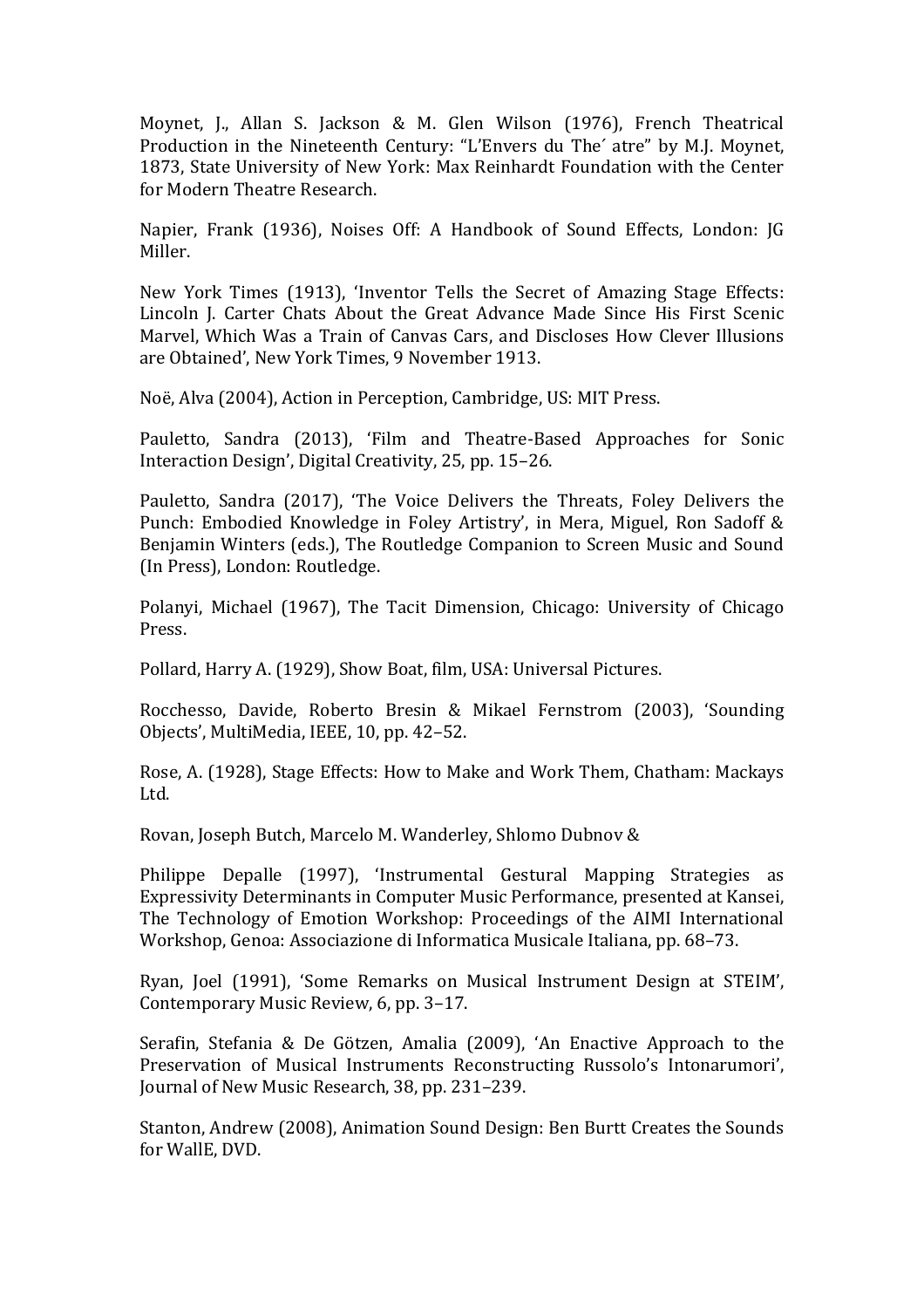Sterne, Jonathan (2003), The Audible Past: Cultural Origins of Sound Reproduction, Durham and London: Duke University Press.

Talbot, Frederick Arthur Ambrose (1914), Moving Pictures: How They are Made and Worked, Philadelphia: JB Lippincott Company.

The Telegraph (2010), 'Sound of Hollywood Could Soon Be Virtual', Culture (Online), 30 July 2010, http://www.telegraph.co.uk/culture/ 7917973/Soundof-Hollywood-could-soon-be-virtual.html (Accessed 01/09/2016).

Turnbull, Robert B. (1951), Radio and Television Sound Effects: With Drawings by the Author, New York: Rinehart.

Varela, Francisco J., Eleanor Rosch & Evan Thompson (1992), The Embodied Mind: Cognitive Science and Human Experience, Cambridge, US: MIT Press.

Vincent, Harley (1904), 'Stage Sounds', Strand, 163, July to December ed., London: George Newnes Ltd.

Wright, Benjamin (2014), 'Footsteps with Character: The Art and Craft of Folev'. Screen, 55, pp. 204-220.

Yerkes Sound-Effects Company (1911), 'Realistic Sound Effects, Special Outfit \$30.00 Net', The Moving Picture World, Vol.10, 7 October 1911, New York: The World Photographic Publishing Co, p. 77.

# **CONTRIBUTORS' DETAILS**

Fiona Keenan is a PhD Candidate at the Department of Theatre, Film, Television and Interactive Media at the University of York. Her research explores the design of new sonic interactions and digital sounding objects through an investigation into historical methods of sound effects design, and is supported by AHRC through the WRoCAH Doctoral Training Partnership. This is an interdisciplinary piece of work, incorporating historical research, performance interface design, perceptual audio eva- luation and practical/creative work to remake historical sound effects and prototype new digital sounding objects. She received an MSc in Sound Design (Distinction) from the University of Edinburgh in 2013, and her creative practice focuses on systems for live sound performance such as hand built audio electronics, mechanical sound producers, augmented instruments, sound props and software.

Contact: fiona.keenan@york.ac.uk

Sandra Pauletto is a Senior Lecturer in Sound Design at the Department of Theatre, Film, Television and Interactive Media at the University of York. She has a background in physics, music and music technology. She has been involved as investigator and member in a number of research projects and networks including the management committee of the EU COST Action IC-0601 on Sonic Interaction Design, and the Centre for Chronic Diseases and Disorders of the University of York (funded by the Wellcome Trust) as Deputy Director. https://www.york.ac.uk/tfty/staff/ pauletto/